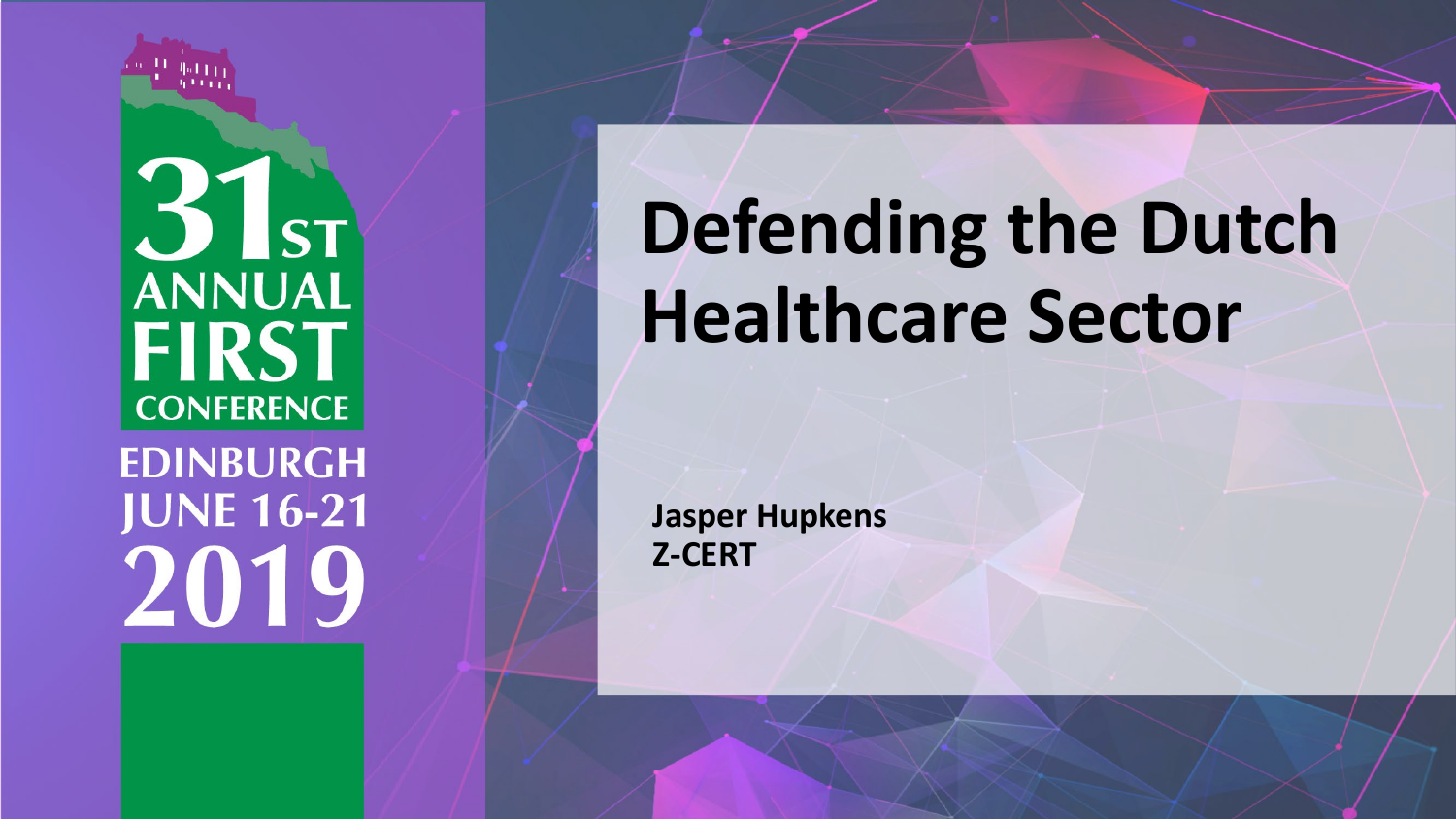### **About Z-CERT**

- Sectoral CERT for healthcare in the Netherlands
- Incident response
- Facilitate collaboration across the sector
- Not-for-profit organization, funded by constituency
- FIRST member since May 23th!



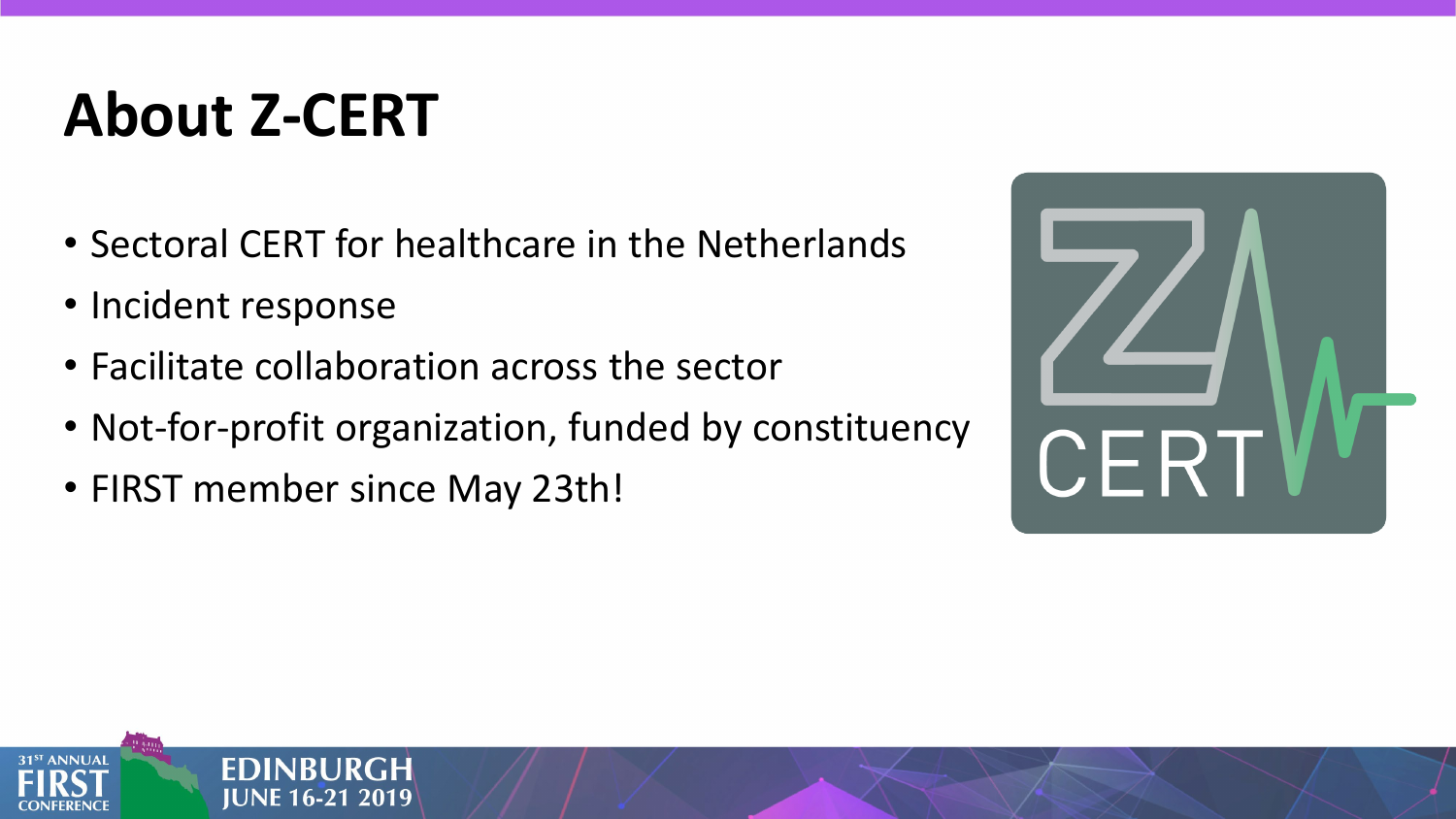### **Healthcare in the Netherlands**

- Private sector
- Fragmented

 $31<sup>5T</sup>$  ANNUAI

- Not one electronic patient file system
- No dedicated network

**FDINRL** 

**JUNE 16-21 2019** 

- Complex, diverse IT landscape
- Not considered vital/critical infrastructure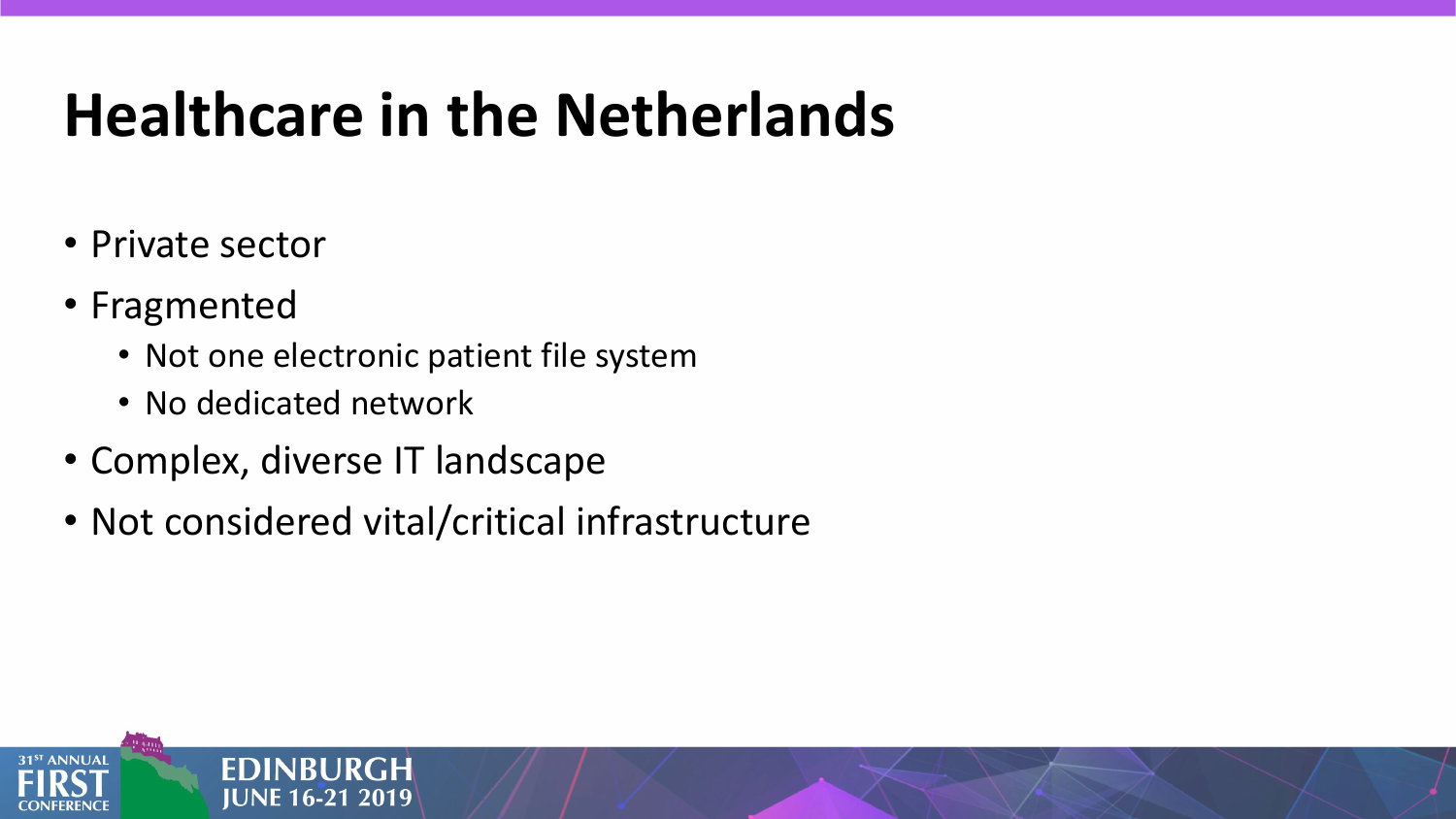### **Threats we see**

- Mostly opportunistic attacks
- Lets have some examples



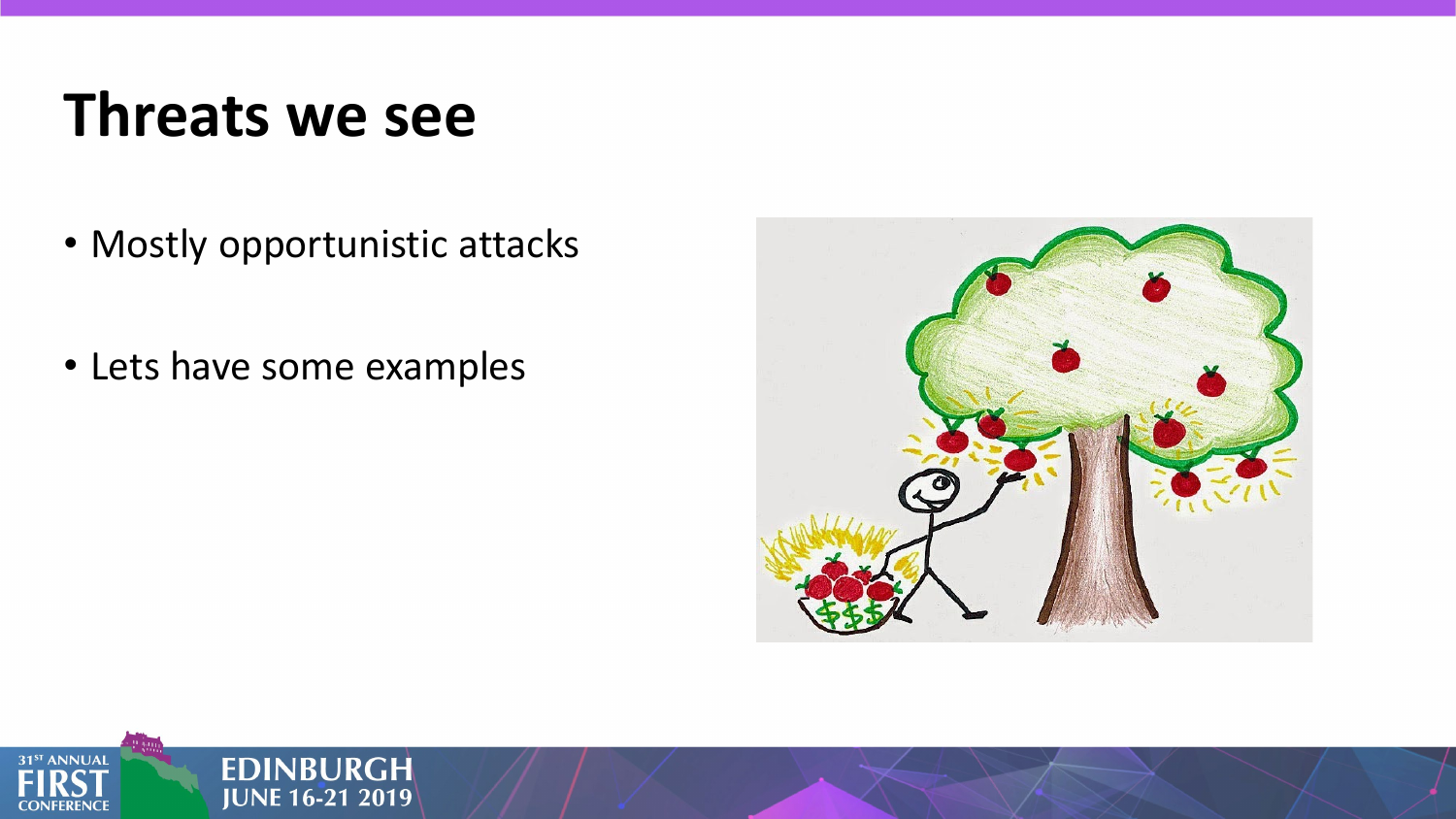## **Phishing**

- Phishing, phishing and more phishing
- About half of our registered incidents involve phishing
- We see all forms (sextortion, CEO fraud, etc.)

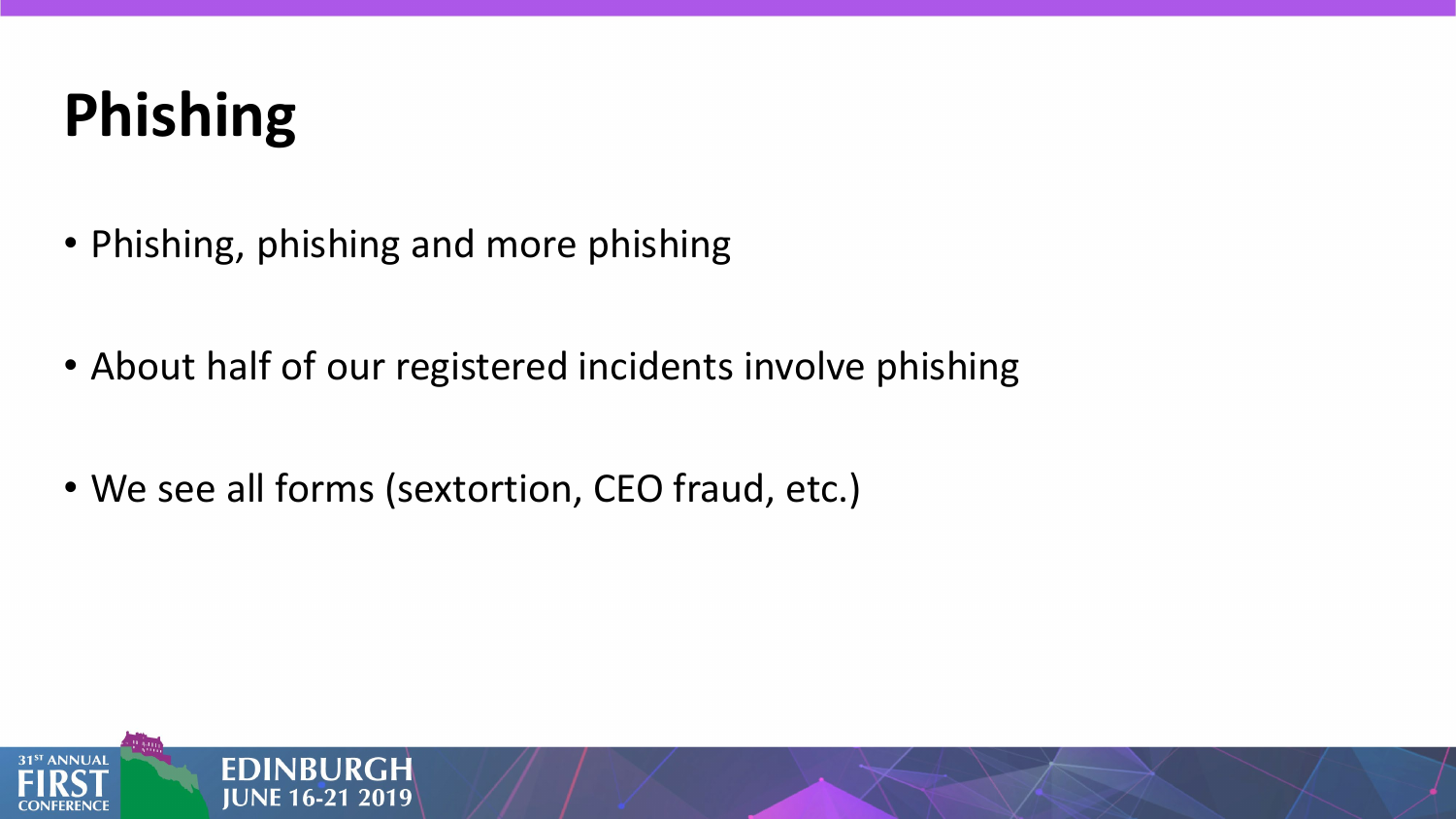### **Phishing using free hosters**

- Victim receives an email containing a URL to a party were e.g. a form can be hosted for free
- We made a list of all the domains encountered and advised our constituency to block them all
- There is no good reason to allow such domains

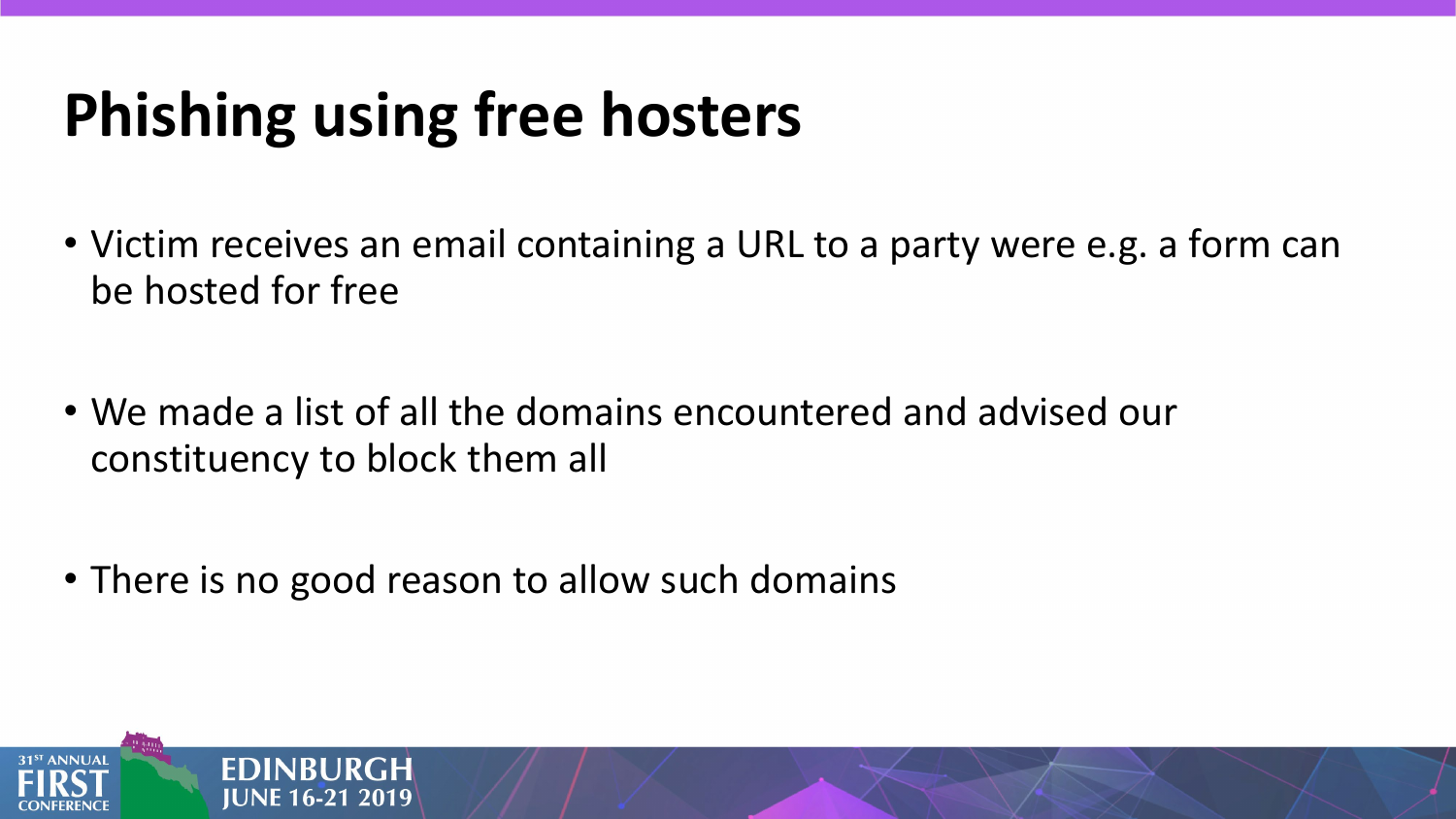### **Right?**

#### vr 03-05-2019 18:43

### FIRST Events Office <first-2019@first.org>

FIRSTCON19 Things to Know | Session Chairs, Additional Programming, General Updates, and AT&T Meeting Request

 $\boldsymbol{\wedge}$ 

Jasper Hupkens To

FE.

**EDINBURGH JUNE 16-21 2019** 

• Click here to download pictures. To help protect your privacy, Outlook prevented automatic download of some pictures in this message.

| <b>Action Items</b>                                                                                                                                                                                                                                                                                                                                                                                         | + Get more add-ins |
|-------------------------------------------------------------------------------------------------------------------------------------------------------------------------------------------------------------------------------------------------------------------------------------------------------------------------------------------------------------------------------------------------------------|--------------------|
| Greetings,                                                                                                                                                                                                                                                                                                                                                                                                  |                    |
| It's timewe're kicking off our pre-conference "things to know" email series for attendees!                                                                                                                                                                                                                                                                                                                  |                    |
| For those of you who are new to the FIRST conference, welcome! These emails are designed to ensure that you make the most of your<br>conference experience. We do our best to respect your inbox and plan to send around 4-5 total between now and the conference.                                                                                                                                          |                    |
| If you should have any questions that aren't covered in these digests, please do not hesitate to reach our team at first-2019@first.org. We'll be<br>here for you pre-conference, at the conference, and post-conference!                                                                                                                                                                                   |                    |
| In this digest:                                                                                                                                                                                                                                                                                                                                                                                             |                    |
| <b>Call for Session Chair Volunteers</b><br>Reminder to Sign-up for Additional Programming<br>General Updates - Program Updates, Podcast, SIGs, Mobile App<br>Diamond Sponsor Communication - AT&T Meeting Request                                                                                                                                                                                          |                    |
| <b>Call for Session Chair Volunteers</b><br>Kindly note that this opportunity is for conference alumni only (sorry newbies).                                                                                                                                                                                                                                                                                |                    |
| We need session chairs! It's a great volunteer opportunity that allows you to enjoy the sessions while also getting a little bit of stage time<br>yourself. If you are interested in volunteering, we kindly ask that you complete the questionnaire at the following URL:<br>https://capslic.wufoo.com/forms/first-2019-call-for-session-chairs/. Please submit your questionnaire no later than May 14th. |                    |

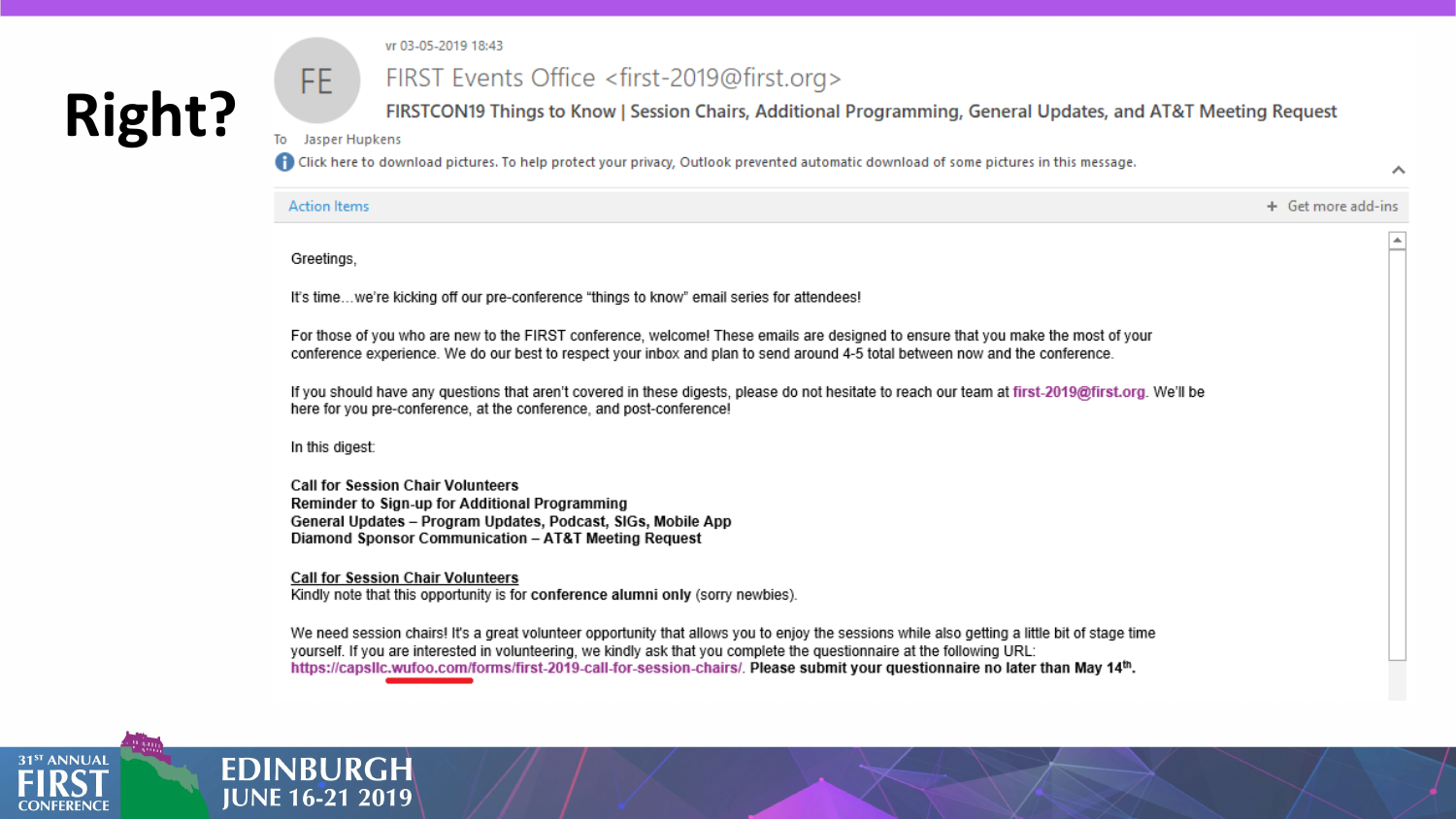### **Data breach through old domain names**

- Healthcare institution suffered from a data breach because they changed their name and let their old domain expire
- An automated system was still sending email to that domain

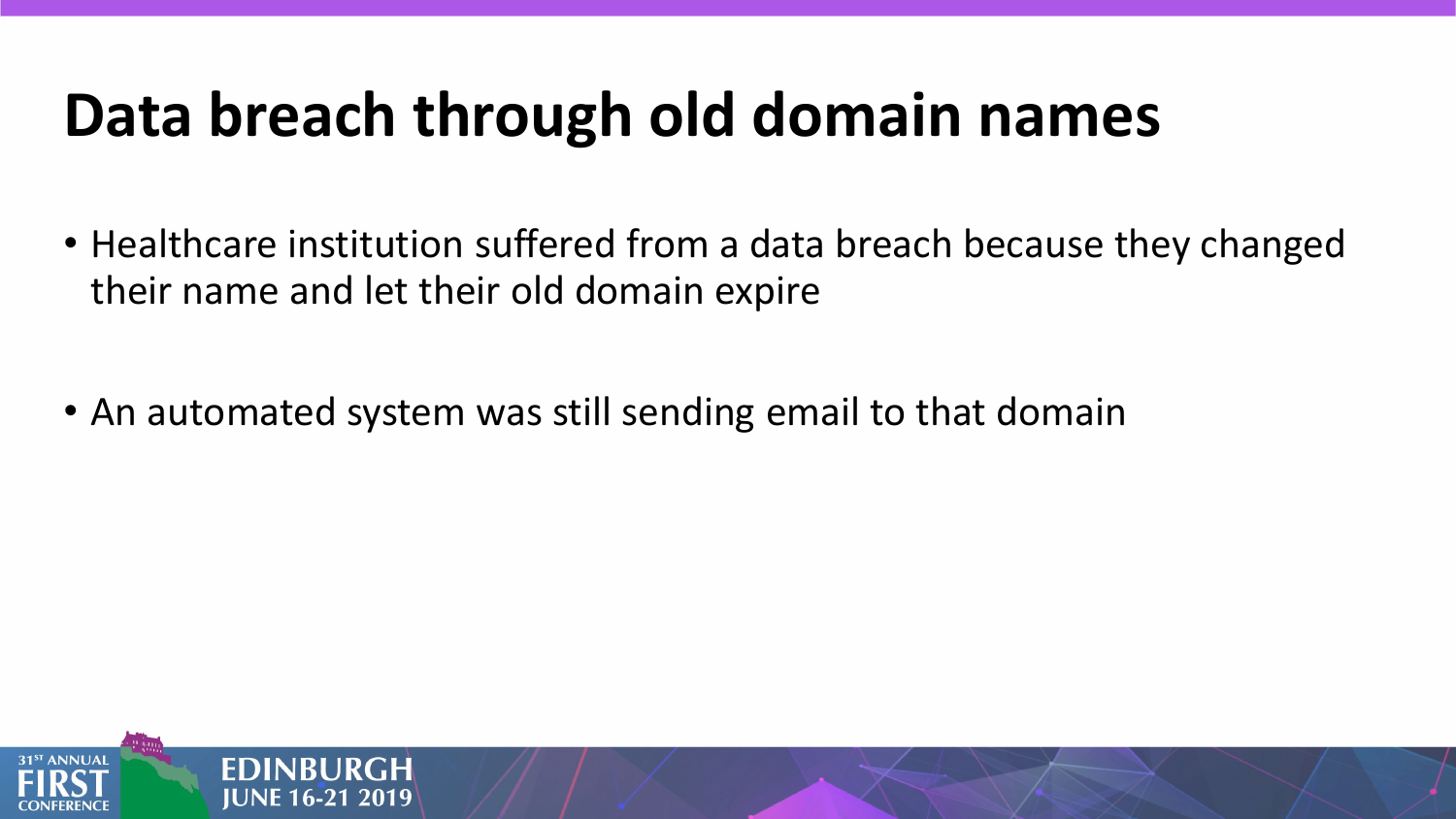### **And now for something completely different**

- Various healthcare institution received phone calls from "Hans"
- Posing various threats and connecting to hospitals to each other
- No real motive found but very annoying

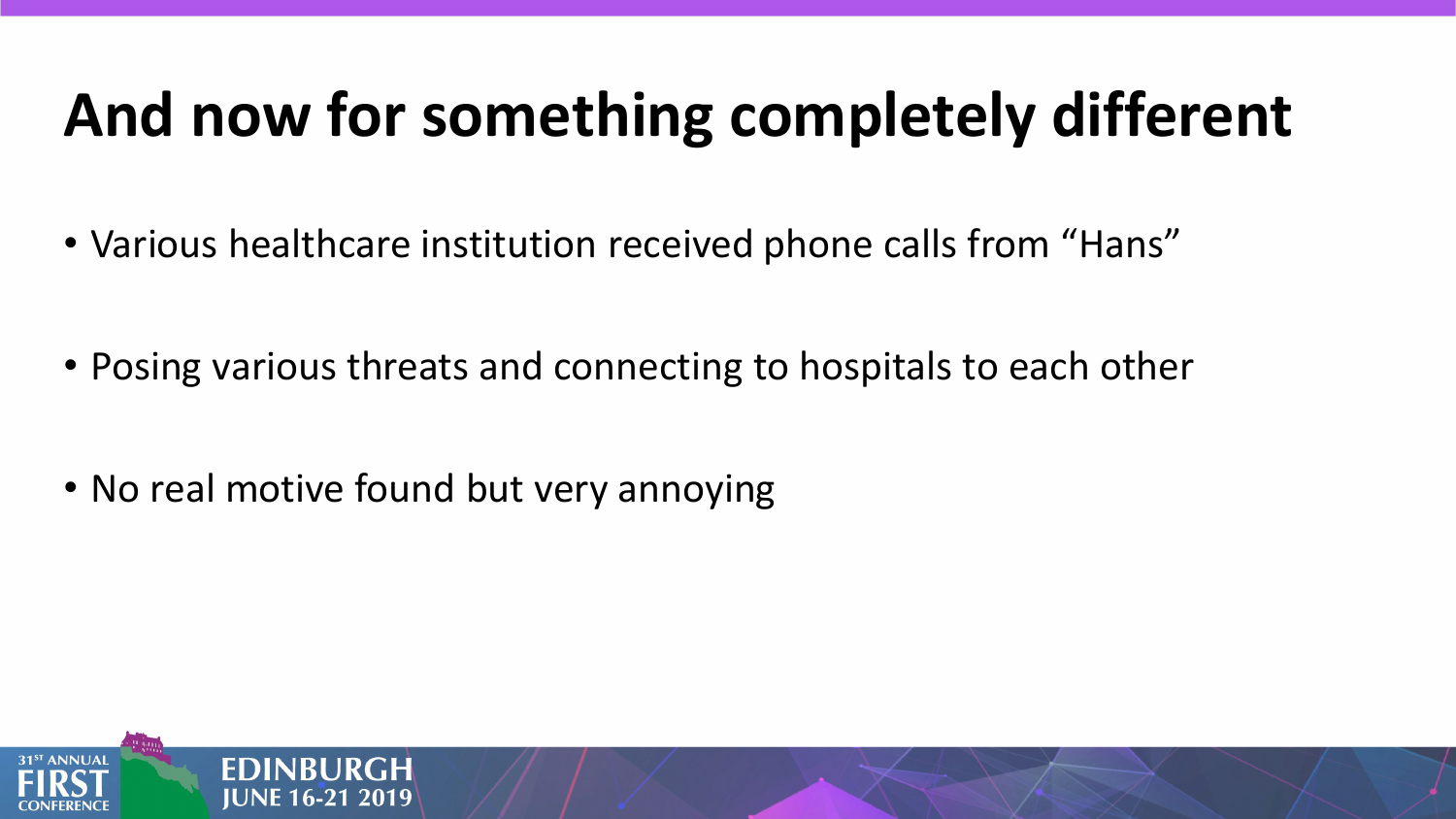### **Medical Device security**

- Operation Technology vs IT
- Rapid digitalization
	- Remote patient monitoring
	- Biomedical devices
	- eHealth
- Slowly getting more attention
	- DefCon, Hack in the Box Medical Device Village
	- FDA / EU regulation on safety moving to include security

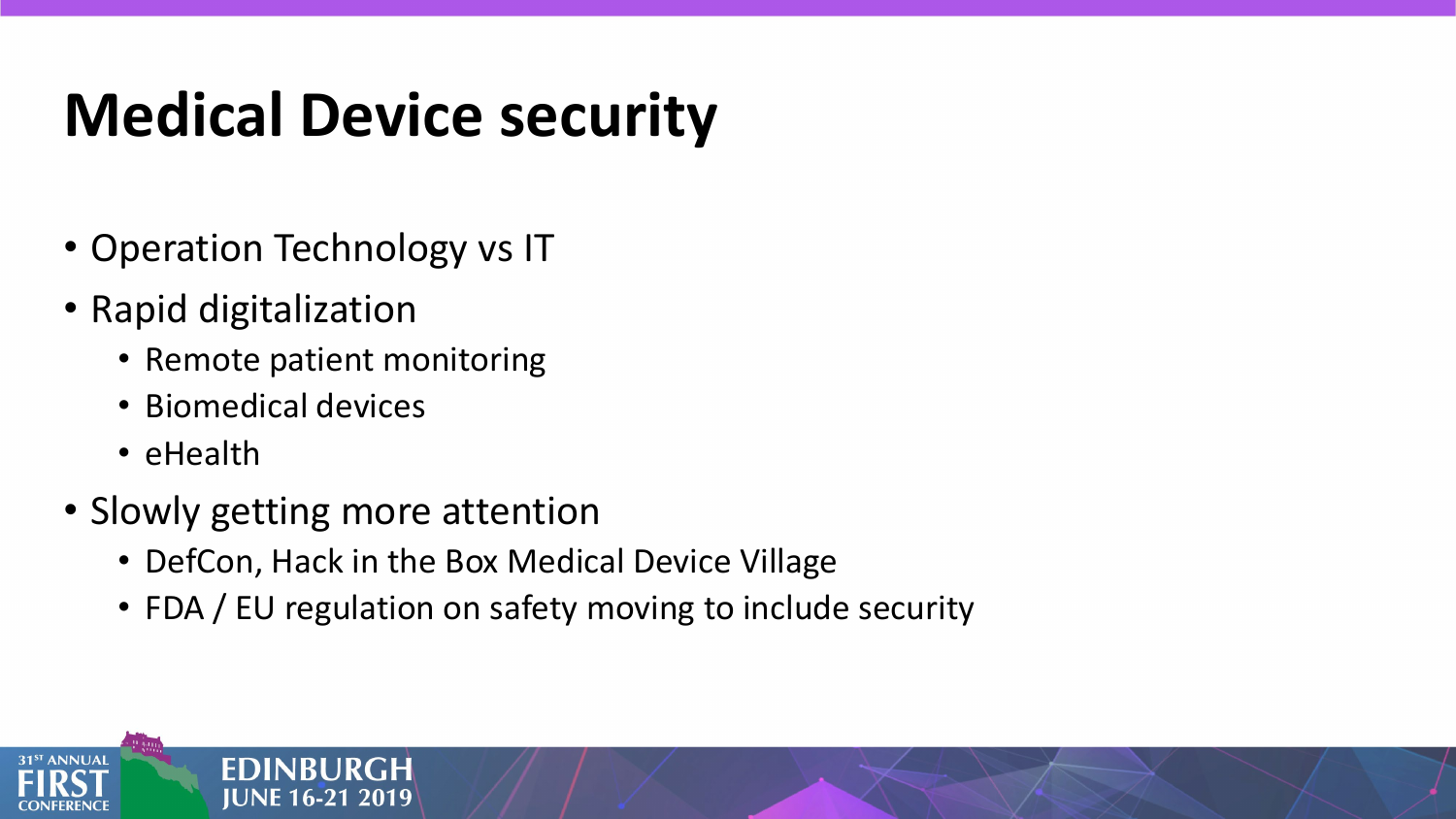## **Challenges**

- Legacy systems everywhere think BlueKeep
- Wide range of maturity levels
- Organizations not in control
	- No/Not enough resources

**EDINBURGH JUNE 16-21 2019** 

- No (combined) overview
- Vendor lockdowns
- Collaboration
	- Vendors
	- MSP's
	- Inter-sector
	- International

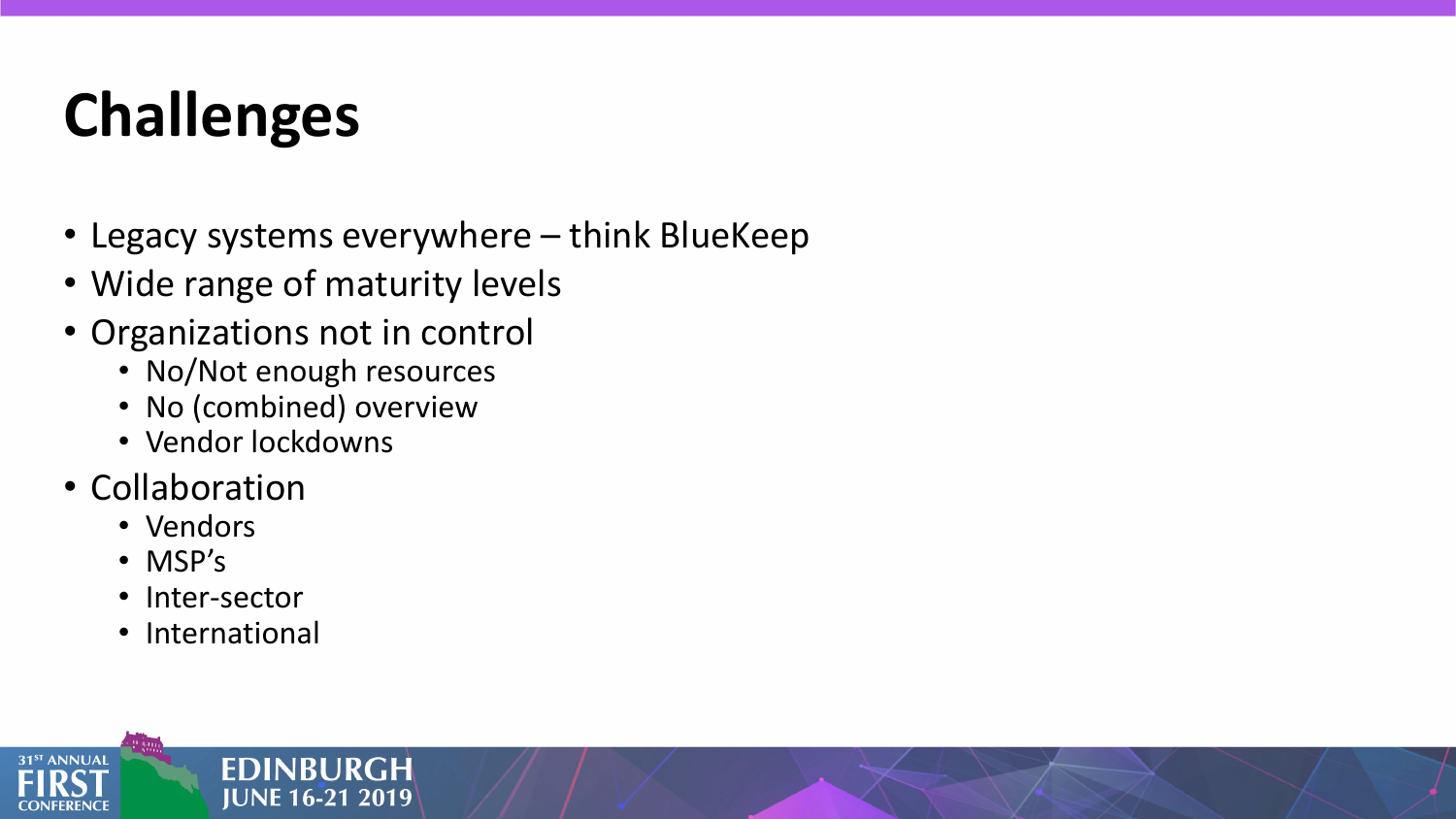### **Collaboration**

- We're not the only healthcare sectoral CERT
- Work together with manufacturers
- Opportunities within FIRST?

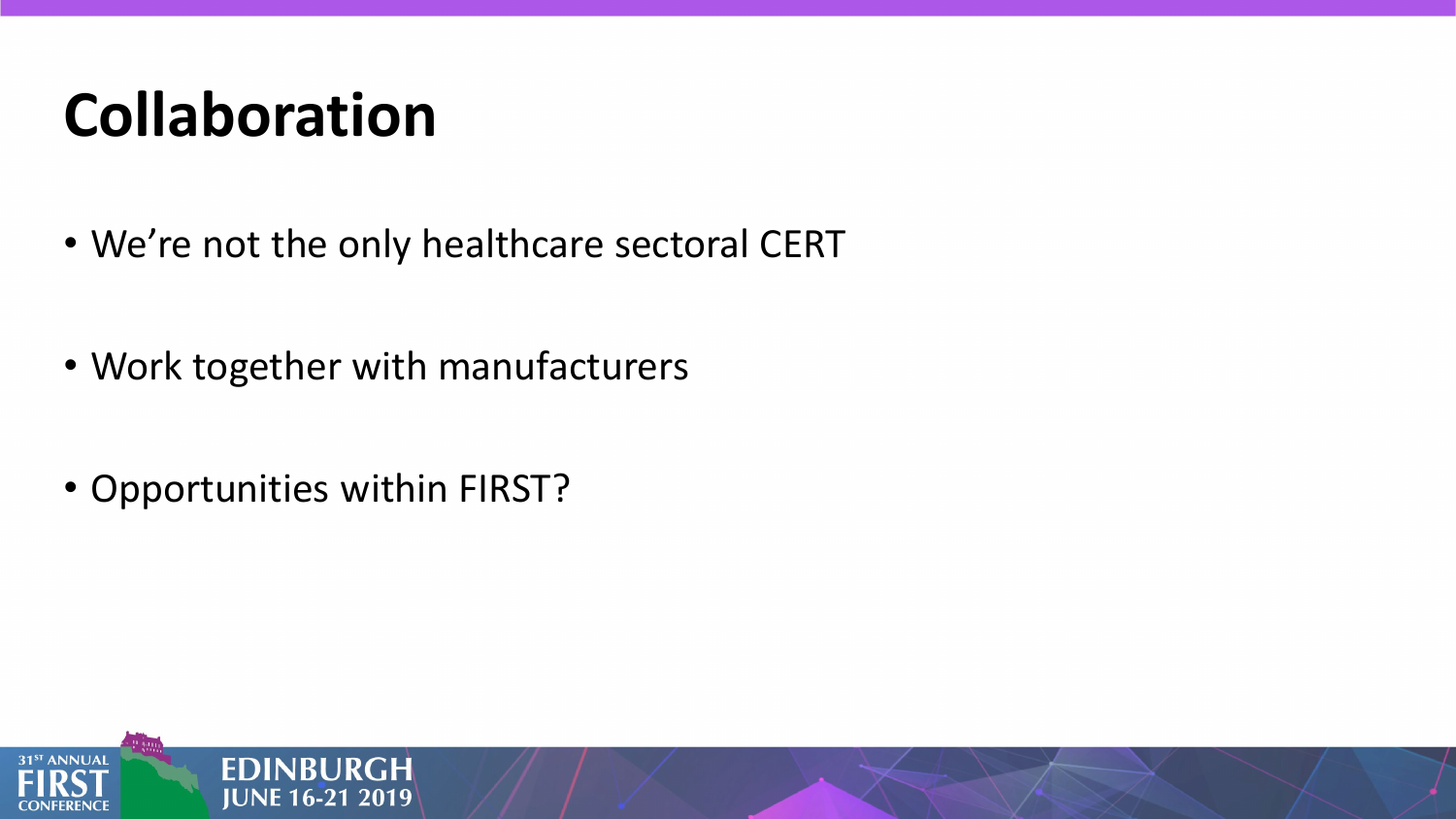## **Moving forward**

- Expand the community
	- TheHive/MISP
	- TechOps Facilitate communication on operational level within constituency
- Explore options for Medical Device security testing
- Continue efforts to increase maturity level within the sector
	- Factsheets
	- Training
	- Awareness